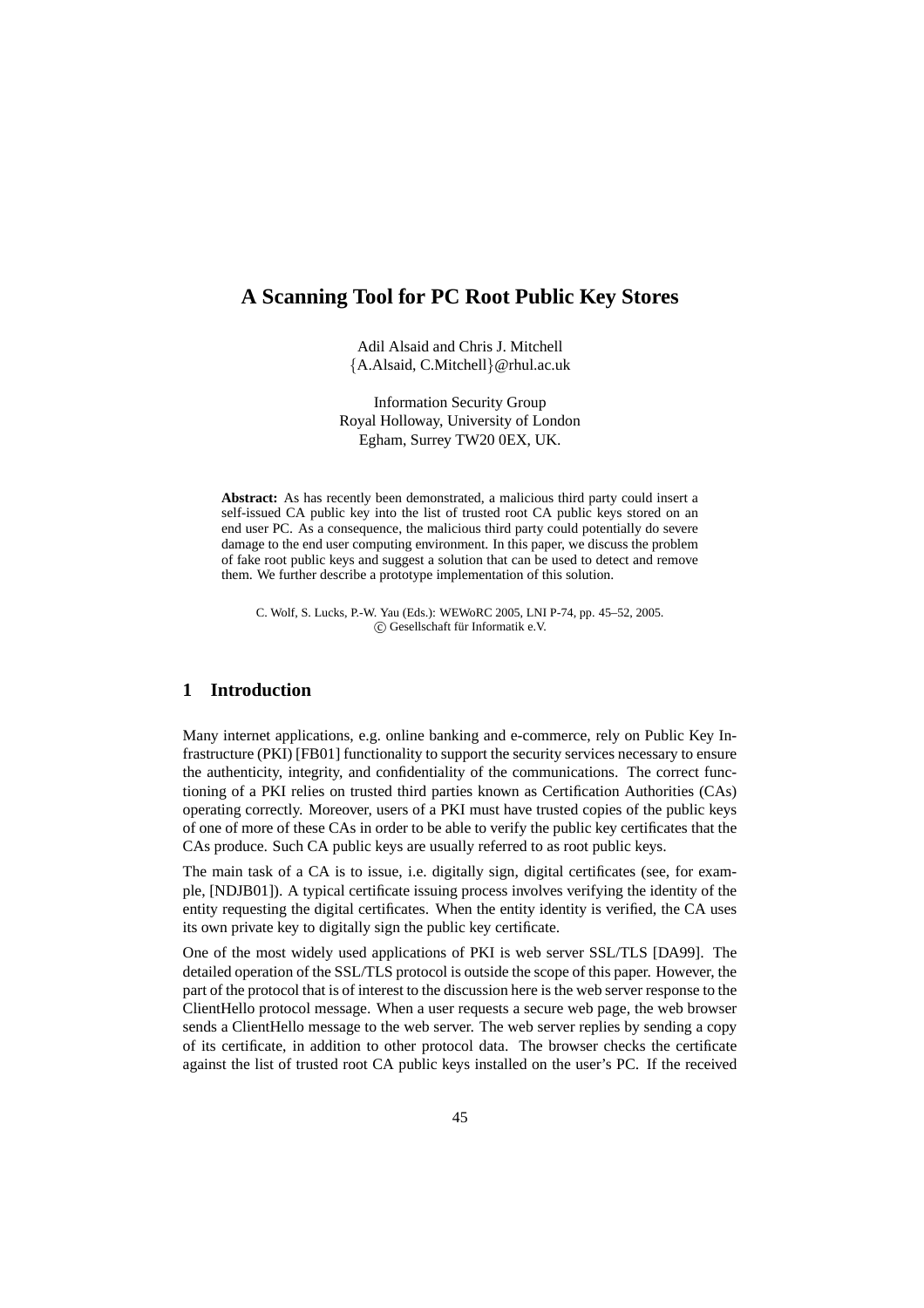certificate was signed by any of the trusted root CAs whose public keys are installed on the user's PC, the browser uses the appropriate public key to verify the server certificate. If the necessary CA public key is not present, or if the verification fails, the browser may give the user a warning message or abort the communications.

A malicious third party could insert a fake root public key into the list of trusted root public keys, as demonstrated in [AM05]. The insertion of a false public key allows arbitrary numbers of rogue applications to be executed on a PC, at any time in the future. This means that installing a rogue root CA public key is an attack that "cascades". Moreover, a false public key is undetectable by current attack detection software, whereas a malicious application will often be detected by such software. Detecting and addressing this security threat is an important issue that does not appear to have been previously addressed.

In this paper, a tool to detect the insertion of fake root CA public keys is discussed, and the implementation of a prototype tool is described. The rest of the paper is organised as follows. Section 2 outlines ways in which a root key insertion attack might be conducted. Section 3 discusses possible means to deal with unauthorised insertion of root public keys. Section 4 describes a tool to detect and remove suspicious root CA public keys. A prototype implementation of the tool discussed in Section 4 is described in Section 5.

### **2 Root Key Insertion Attacks**

A malicious third party could insert a self-issued public key [ES00] into the list of trusted root public keys on the end user's PC, as demonstrated in [AM05]. As a consequence, the malicious third party could potentially do severe damage to the end user computing environment. For example, the malicious third party could sign applets, macros, and emails and claim that they originate from a reputable software company or web site. A possible scenario for such an attack is discussed in the following paragraph.

One possible means by which a fake root public key insertion attack could be exploited is through web spoofing [FBDW97]. In such an attack, the malicious third party installs the fake root public key into the victim PC, e.g. using the technique described in [AM05], and then convinces the victim to visit a spoofed secure web site. When the victim's navigates to the spoofed secure web site, the victim's browser will receive an applet apparently signed by a legitimate party. Depending on the security settings, the browser will either run this applet without notifying the user, or will ask the user's permission to execute it whilst providing (false) assurance to the user regarding the provenance of the applet. Detecting such an attack would be difficult for an average user. One possible way to detect the attack is to examine the URL of the visited web site. However, a determined malicious third party could fake the browser bar that displays the URL of the genuine web site, as discussed in [YYS02]. The web spoofing attack scenario shows how dangerous fake root insertion can be. Other attack scenarios exist.

The following paragraphs outline possible means by which a fake root key insertion attack could be launched, as described in [AM05].

First, a malicious third party creates a self issued root public key using freely available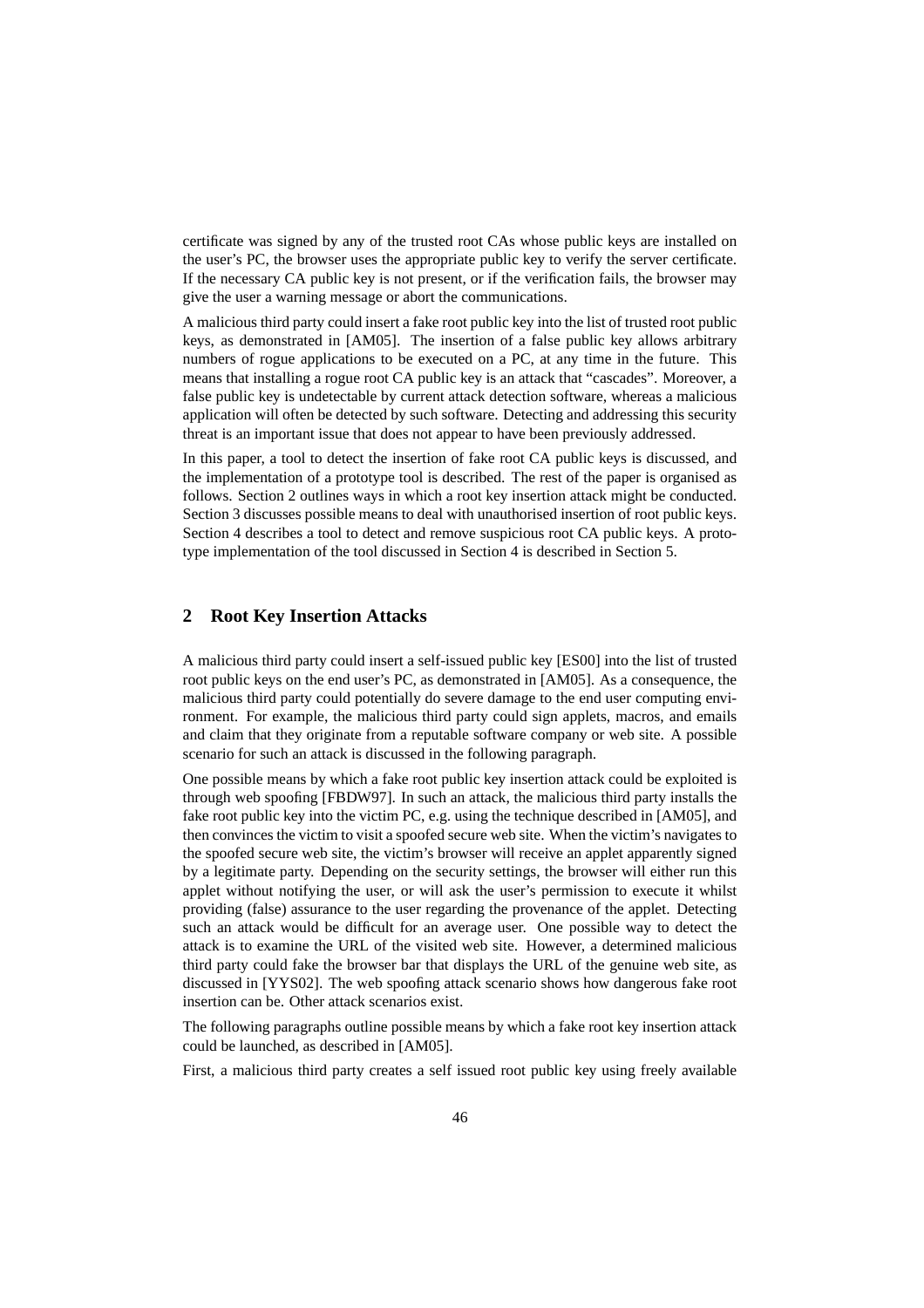tools, such as Microsoft's makecert.exe [Cor04a]. Second, the self-issued root public key needs to be inserted into the user's root public key repository. Three possible approaches to implementing a root key insertion attack are discussed below.

#### 1. *Inserting the root public key under user control.*

In this approach, the attacker requires physical access to the victim's PC. The attacker creates the fake root public key in advance, using another PC with the required tools, and transfers it to a removable medium. Using the removable medium, the fake root public key is transferred to the victim's PC. On the victim's PC, the attacker launches an Operating System certificate management program to insert the fake root public key into the root public key repository. The attacker needs to interact with the OS certificate management program to complete the attack.

The attacker would typically rely on the operating system programs and utilities. For example, in the Microsoft Windows operating system, the attacker could use the 'Microsoft Certificate Import Wizard' program to insert the fake root public key. An obvious limitation of this approach is that the attacker needs physical access to the victim's PC. Physical access is required to transfer the fake root public key to the victim's PC, and to interact with the OS-specific program that handles the root public key insertion process. The next two approaches avoid this limitation.

### 2. *Writing directly to the root certificate store.*

When writing directly to the root certificate store, the attacker does not need to have physical access to the victim's PC. The attacker bypasses the OS root certificate handling programs and utilities and interacts directly with the root certificate store. In this approach, the attacker needs to create malicious code to conduct the attack and also needs to find a means to execute this code on the victim device. As discussed in [AM05], so far it has not been possible to implement such an attack because of a security protection mechanism deployed on the certificate store that require special access privileges.

#### 3. *Installing the root public key without user intervention.*

In this approach, the root public key is inserted into the root public key store using the OS certificate management program to overcome the special access control protection set by the OS, as discussed in the previous paragraph. The attacker creates a special program, e.g. a virus or trojan horse, to interact with the OS certificate management program. The main objective of the attacker's special program is to hide all warning messages or security alerts displayed by the certificate management program. An implementation of this attack has been described in [AM05].

The focus of this paper is on measures to address attacks after they have occurred, rather than on preventative measures. Such preventative measures are a topic for future study. In the next section, possible means to deal with unauthorised insertion of root public keys are discussed.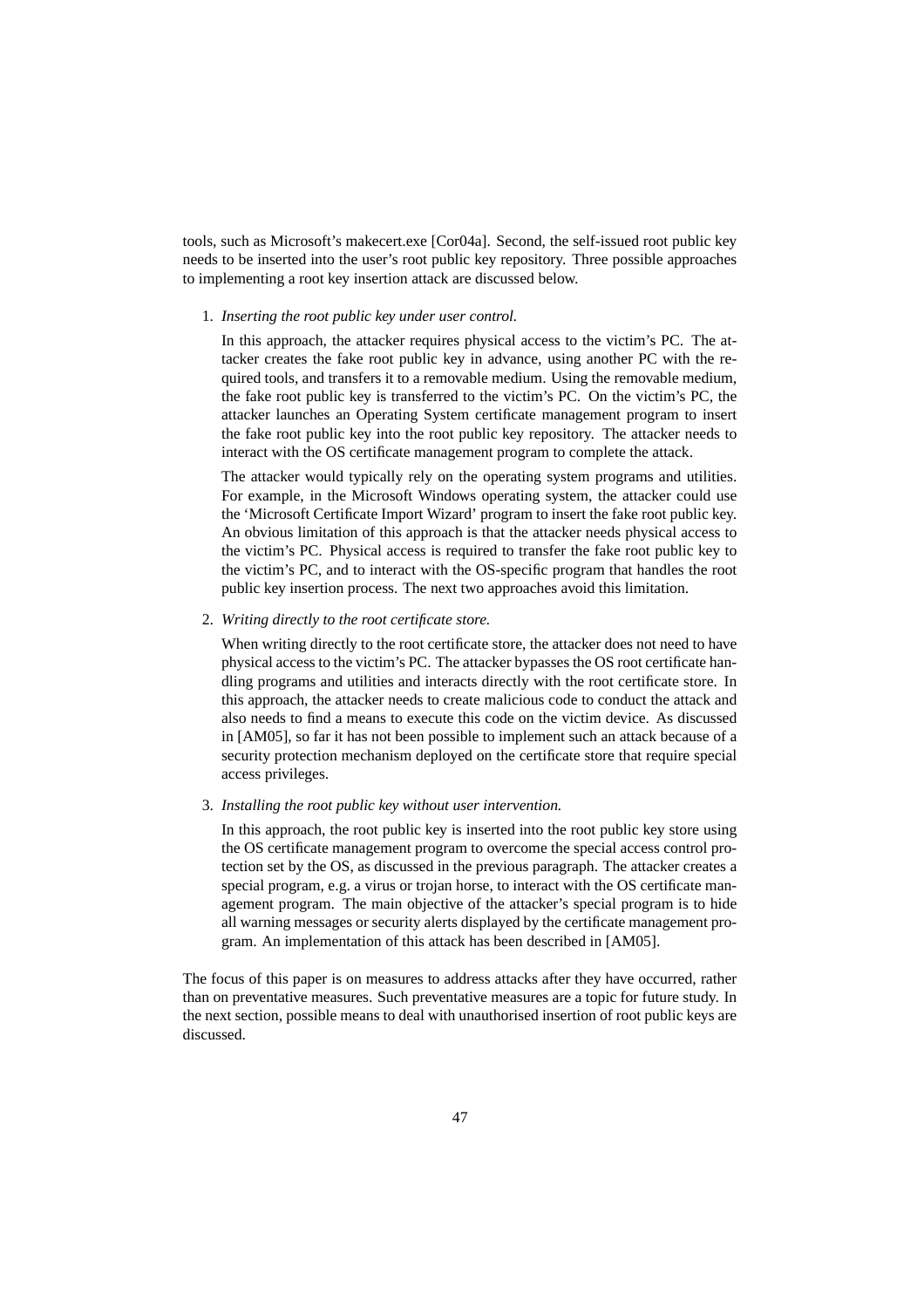## **3 Addressing Root Key Insertion Attacks**

It would be very difficult for the vast majority of users to detect the insertion of a false root key without the aid of supporting tools or utilities. However, general strategies can be devised to facilitate the detection of such an attack. The possible strategies are discussed in the following paragraphs.

One possible strategy to detect and possibly eliminate inserted root keys is by using a root public key scanning tool. The scanning tool searches the user's root public key store for fake root public keys. When a fake root public key is found, the scanning tool provides the possibility to delete, view, or backup the fake root public key. This strategy is discussed in more detail in Section 4.

Another possible strategy is the use of integrity check tools. Here, a tool is used to compute an integrity check value (ICV), e.g. a cryptographic hash code (see, for example, [MvOV97, Chapter 9]) on the root public key store. The ICV can be recomputed at any time and compared with the previously computed value. If the two values do not match, the tool could alert the user of the fact that changes have been made to the root public key store. However, it would not be possible for the tool to distinguish between a malicious or an innocent insertion of a root public key. Moreover, such a check will not reveal exactly which root public key is causing the check values to be different.

A third possible strategy is to check the status of the certificate online using a protocol similar to the Online Certificate Status Protocol (OCSP). When adding a new root public key to the root public key repository, its authenticity should be checked online. However, a motivated attacker might set up a rogue server to engage in such a protocol and fake the status of the newly added root public key.

A fourth strategy is to use backup tools. Here a backup tool maintains a separate copy of the root public key store. On demand, the backup tool compares the current root public key store with the backup copy and reports any differences. Such a tool could detect newly inserted root public keys and, if required, delete them. It would also be possible for such a tool to restore the root public key store to a previous state.

## **4 The Scanning Tool**

The main objective of a root public key scanning tool is to detect and remove fake root public keys. The scanning tool requires the following two functionalities in order to achieve its objectives.

- 1. The tool should have access to the root public key store, which holds the root public keys currently installed on the user's PC. The appropriate access right is required to allow the tool to remove fake root public keys.
- 2. The tool should have some means of distinguishing between 'genuine' and 'fake' root public keys.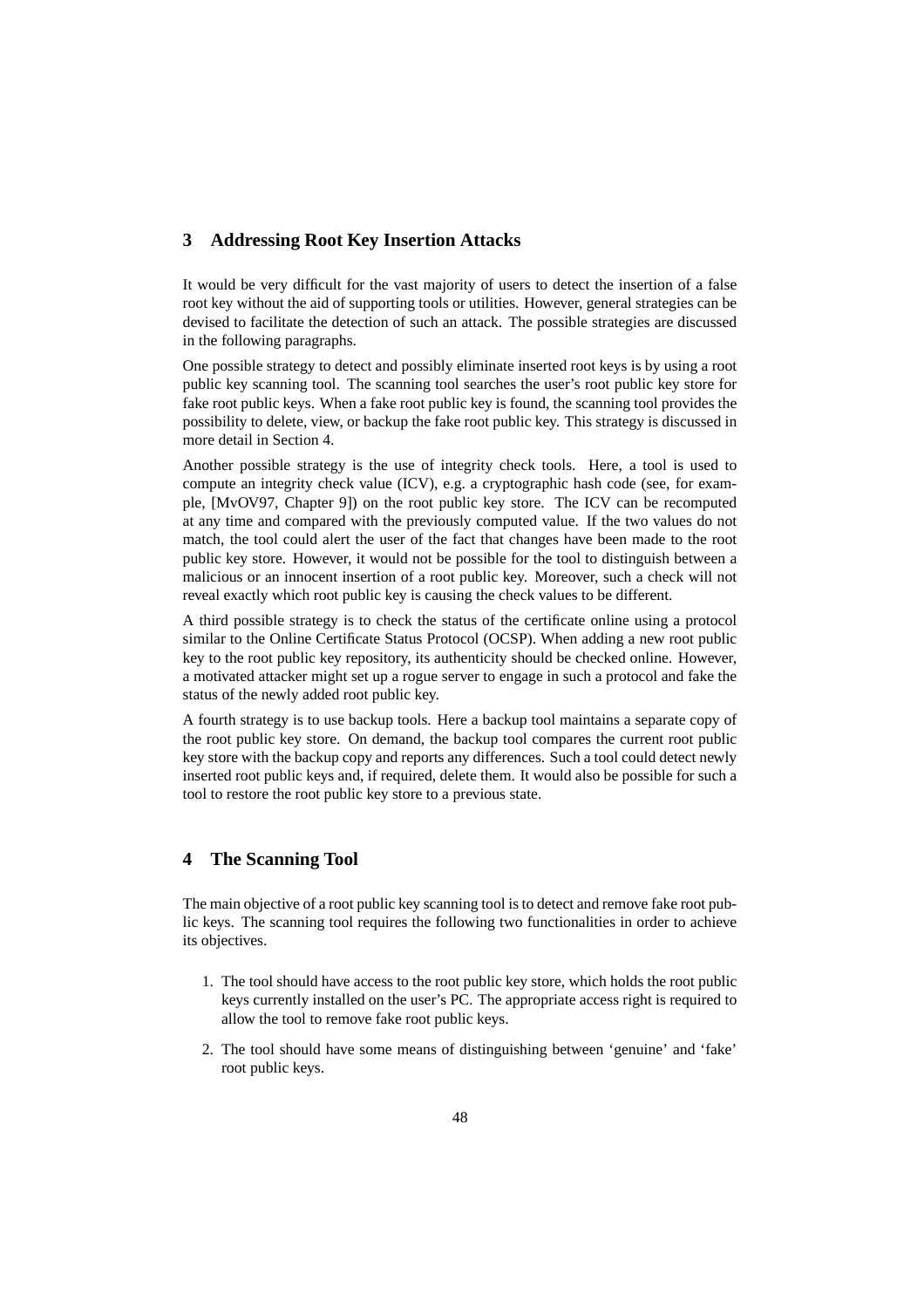A possible technique for distinguishing between 'genuine' and 'fake' root public keys is to maintain a list of known genuine root public keys. The tool compares the list of genuine root public keys with the set of keys found on the user's PC to detect any mismatch. Once a mismatch is found, the scanning tool has detected a 'suspicious' root public key. This technique is the basis of the prototype discussed in Section 5. The scanning tool cannot guarantee that a detected root public key is actually a fake, because users may add their own root public keys. The scanning tool would need a separate list of known fake root public keys in order to be able to mark any key as certainly 'fake'. The list of genuine root public keys could be obtained in various ways. One possible approach would be to bundle with the tool the list of root public keys supplied by the manufacturer of the browser. This list can be updated to include newly added root public keys.

Another technique for distinguishing between 'genuine' and 'fake' root public keys is to maintain an online repository of fake root public keys. The repository is continuously updated with newly discovered fake root public keys. The scanning tool consults the online repository to check the status of a given root public key, to discover whether it is a known fake. The technique mentioned in the previous paragraph can be combined with this technique to achieve better scanning results.

## **5 A Prototype Implementation**

In thissection, a prototype implementation of the root public key scanning tool is discussed and analysed<sup>1</sup>. The tool was implemented on the Microsoft Windows XP operating system and the main user interface for the scanning tools is shown in Figure 1. When executed, the tool performs the following steps.

- 1. Loads a list of 'genuine' root CA public keys from the tool's database.
- 2. Loads the list of root CA public keys currently installed on the user's PC.
- 3. Compares the installed list to the 'genuine' list. When an entry that is not present in the 'genuine' root CA public keys list is found, the tool marks it.

The prototype is implemented using Microsoft Visual Basic .NET and the Microsoft Windows Cryptographic Application Programming Interface (CryptoAPI) [Cor04b]. CryptoAPI contains procedures needed to interact with the root public key repository. The main procedures making up the tool are 'LoadGenuineCAs' and 'LoadAndCheckInstalledCAs'. The following paragraphs discuss these two procedures.

The main task of the LoadGenuineCAs procedure is to load the genuine root CA public keys list from a file. The file is created when the tool is installed and it contains a list of thumbprints of the genuine root CA public keys. The thumbprint is a hash-code computed as a function of the certificate. The list of genuine root CA public keys was generated at the time of tool development by importing the current default root CA public keys on a

<sup>1</sup>The tool can be downloaded from http://www.isg.rhul.ac.uk/˜cjm/cascan.zip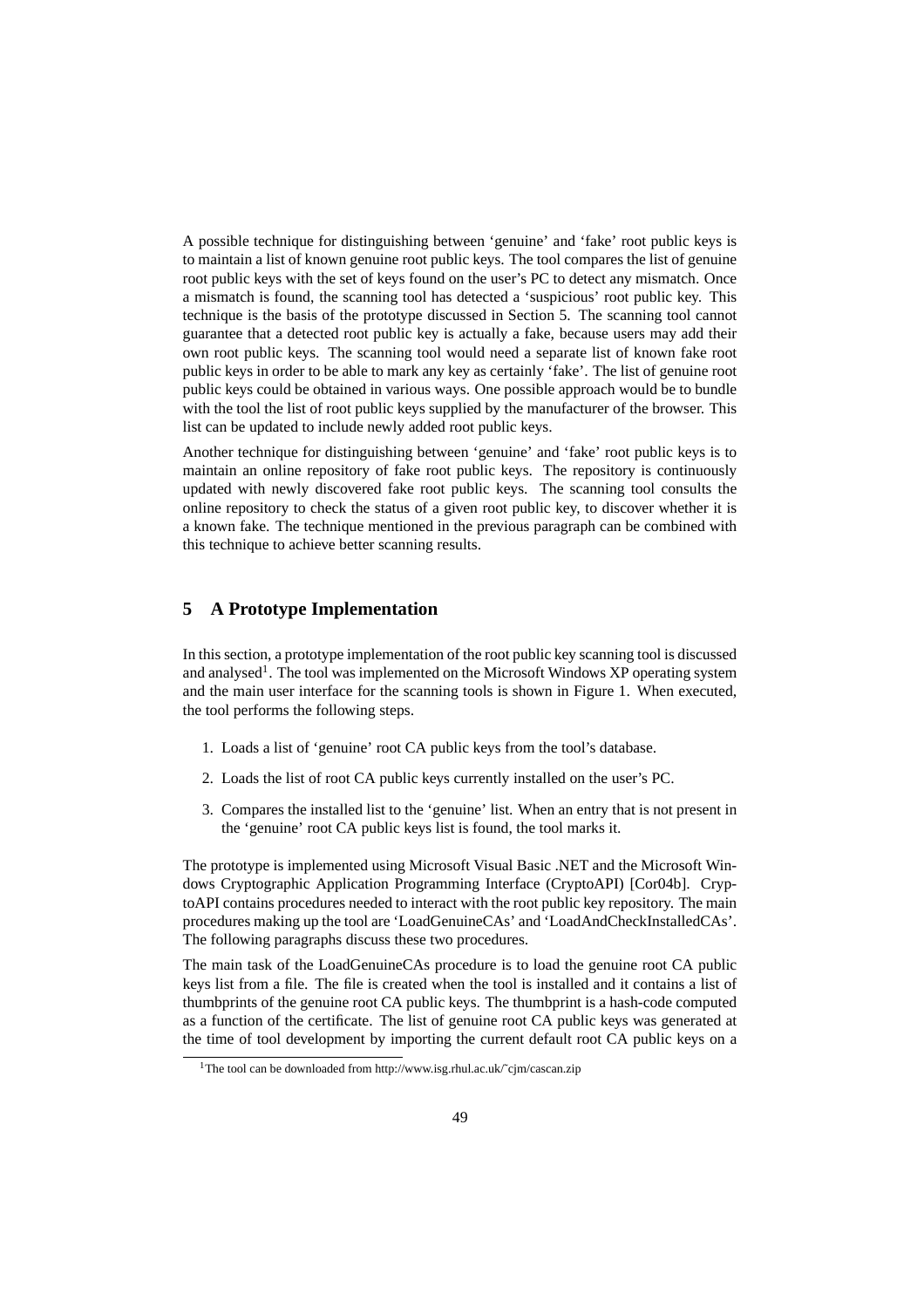| Issued to                   | Issued by                  | Thumbprint           | Expiration | Status     | $\hat{\phantom{a}}$ | Scan   |
|-----------------------------|----------------------------|----------------------|------------|------------|---------------------|--------|
| My Root CA                  | Mu Root CA                 | 5BCBA2C12            | 12/31/2039 | Suspicious |                     |        |
| Microsoft Root Certificate  | Microsoft Root Certificate | CDD4EEAE             | 5/9/2021   | 0K         |                     | Remove |
| Microsoft Root Authority    | Microsoft Root Authority   | A43489159            | 12/31/2020 | OK         |                     |        |
| Microsoft Authenticode(tm)  | Microsoft Authenticodeft   | 7F88CD722            | 12/31/1999 | OK         |                     | Close  |
| Symantec Root CA            | Symantec Root CA           | 74CDD21C             | 4/30/2011  | OK         |                     |        |
| Copyright (c) 1997 Microso  | Copyright [c] 1997 Micros  | 245C97DF7            | 12/30/1999 | OK         |                     |        |
| NO LIABILITY ACCEPTE        | NO LIABILITY ACCEPTE.      | 18F7C1FCC            | 1/7/2004   | 0K         |                     |        |
| <b>EXW HKT SecureNet CA</b> | C&W HKT SecureNet CA       | <b>E88015D3F</b>     | 10/16/2009 | <b>nk</b>  |                     |        |
| Class 3TS Primary CA        | Class 3TS Primary CA       | F44095C23            | 7/6/2019   | 0K         |                     |        |
| Autoridad Certificadora del | Autoridad Certificadora de | EF2DACCB             | 6/29/2009  | OK.        |                     |        |
| DST (UPS) RootCA            | DST (UPS) RootCA           | EC0C3716E            | 12/7/2008  | 0K         |                     |        |
| Certiposte Classe A Person  | Certiposte Classe A Perso  | EBBC0E2D             | 6/24/2018  | 0K         |                     |        |
| http://www.valicert.com/    | http://www.valicert.com/   | E5DF743CB. 6/25/2019 |            | 0K         |                     |        |
| FESTE, Verified Certs       | FESTE, Verified Certs      | E4554333C            | 1/1/2020   | 0K         |                     |        |
| NetLock Expressz (Class C   | NetLock Expressz (Class    | E392512F0            | 2/20/2019  | OK         |                     |        |
| UTN-USERFirst-Object        | UTN-USERFirst-Object       | E12DFB4B4            | 7/9/2019   | 0K         |                     |        |
| GTE CyberTrust Root         | GTE CyberTrust Root        | DBAC3C7A             | 4/3/2004   | 0K         |                     |        |

Figure 1: The Scanning Tool main interface

Microsoft Windows platform. Regular updates of the file are required in order to add new genuine CA public keys.

Once the list of genuine root CA public keys is loaded, the LoadAndCheckInstalledCAs procedure is executed and performs the following steps.

- 1. Open the root public keys store using the 'Open' method of the 'Store' CryptoAPI object, as shown in Figure 2. The 'CertificatesStore' is an instance of the 'Store' object, which is used to obtain the list of installed root public keys on the user PC. Three flags need to be passed to the 'Open' method. The first flag indicates the location of the certificate store. The name of the certificate store is given in the second flag, and the third flag indicates open mode.
- 2. Once the previous step has been completed, the tool enumerates all installed root CA public keys and search for any root certificate that is not included in the genuine root CA public keys list, as shown in Figure 2. If the tool finds a root certificate that is not in the genuine list, the root certificate is marked as 'suspicious'. The tool uses thumbprints to compare root certificates.
- 3. The results of the previous steps are displayed to the user, with the suspicious certificates marked. The tool offers the user the possibility to remove a suspicious certificate or display the contents of a certificate.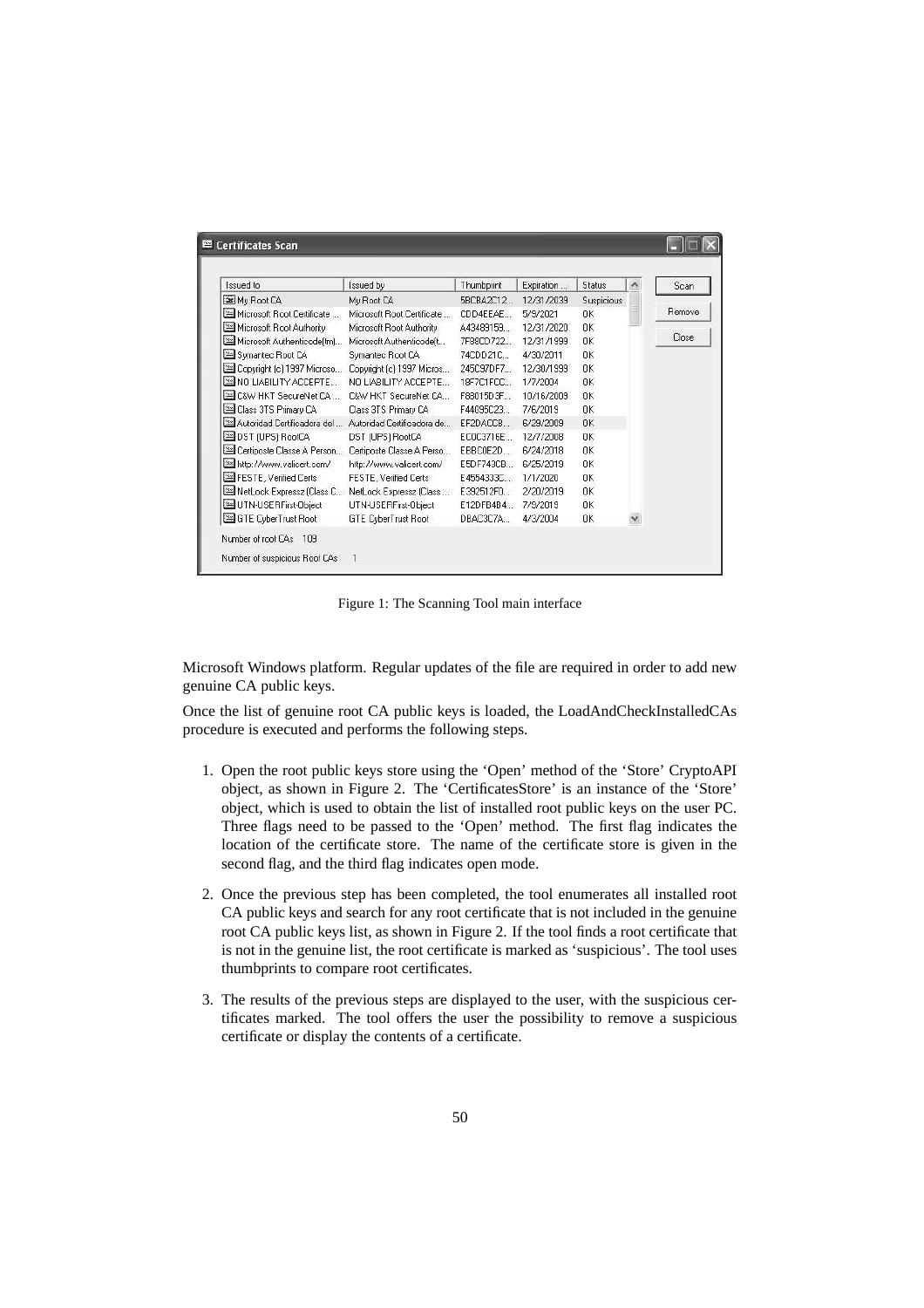```
Private Sub LoadAndCheckInstalledCAs()
    Dim CertificatesStore As New CAPICOM.Store
    ......
    CertificatesStore.Open(CAPICOM.CAPICOM_STORE_LOCATION.CAPICOM_CURRENT_USER_STORE,
    CAPICOM.Constants.CAPICOM_ROOT_STORE,
    CAPICOM.CAPICOM_STORE_OPEN_MODE.CAPICOM_STORE_OPEN_READ_WRITE)
    ......
    Dim CertIndex As System.Collections.IEnumerator
    CertIndex = CertificatesStore.Certificates.GetEnumerator()
    While CertIndex.MoveNext()
        If Not (ValidCAs.Contains(Cert.Thumbprint)) Then
             ' the Certificate thumbprint was not found in the
' ValidCAs list, mark the certificate as suspicious
        End If
    End While
    ......
End Sub
```
Figure 2: Source code of the Root CA scanning tool

# **6 Conclusions and Future Work**

As discussed and illustrated in this paper, the fake root certificates attack is potentially a serious threat. The single point of trust, i.e. the list of root CA public keys, creates the problem. By default, web browsers trust the list of installed root CA public keys on the user machine without distinguishing between original root CA public keys, i.e. those shipped with the browser, and added root CA public keys. Distinguishing between the two would be useful when the browser is engaged in a secure transaction. When the browser receives a certificate signed by an added root CA, it could alert the user and wait for confirmation before continuing the transaction.

The scanning tool was implemented on the Microsoft Windows operating system and uses Microsoft Windows CryptoAPI services to access the root public key store. It would be possible to enhance the tool to support other browsers and operating systems, e.g. Netscape on Linux.

One limitation of the discussed tool is that, although it can detect fake root public keys, it cannot distinguish between those deliberately added and 'true' fakes. A database of known fake root certificates could be used to help support this functionality. The fake root certificate database could be created by using previously discovered or reported fake root certificates. When a 'suspicious' root certificate is found, the tool would consult the fake root certificate database to search for the 'suspicious' certificate. If it is found in the database, then the tool could guarantee that the root certificate is certainly fake. Another method to overcome this limitation is to create a process to monitor the root public key repository. This process would continuously monitor the root public key repository, and whenever an attempt is made to insert a new root public key, the tool would request user confirmation.

Another limitation of the tool is that it relies on the services provided by the Microsoft